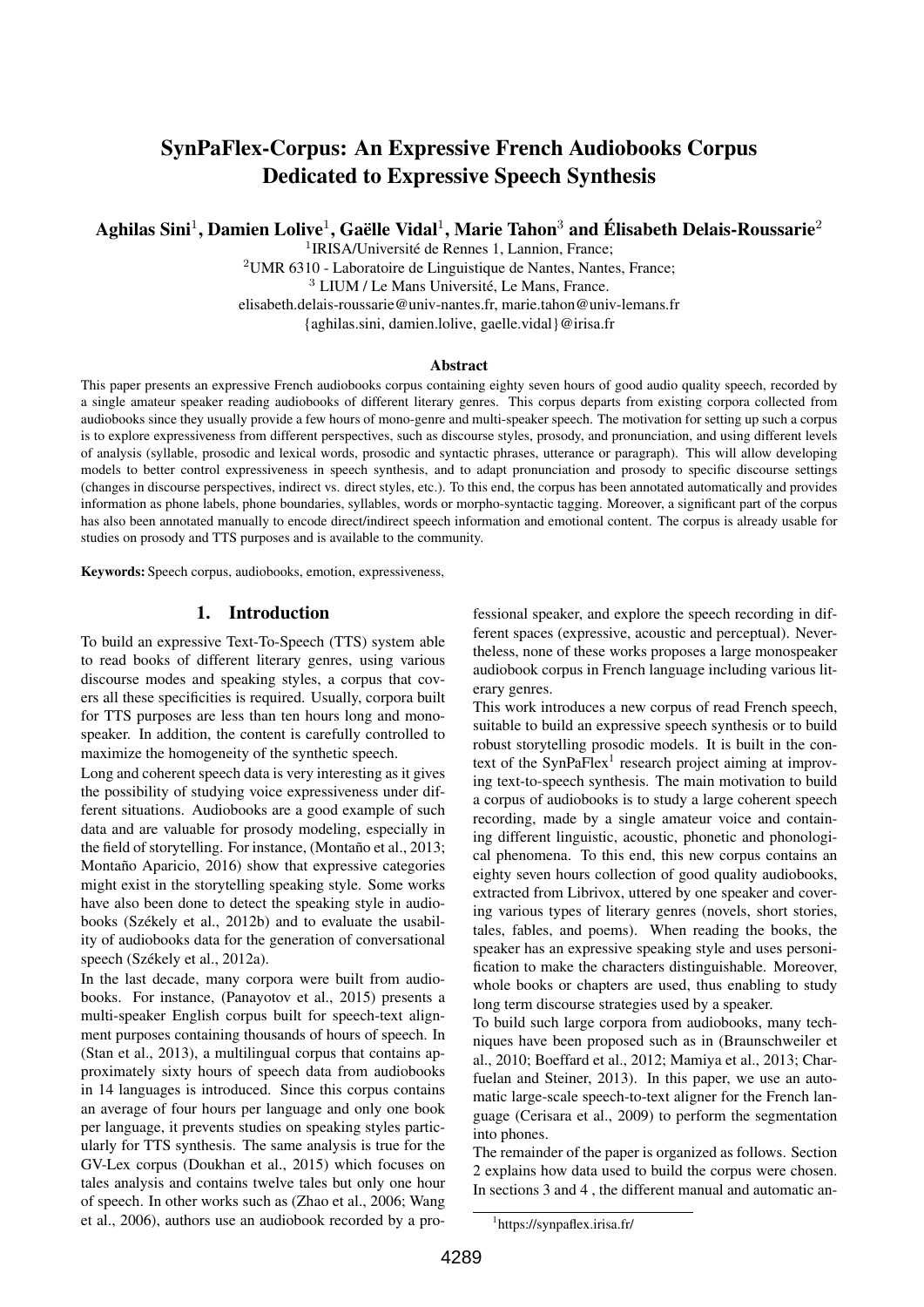| Literary      | Duration        | <b>Discourses</b> | Expressivity    |
|---------------|-----------------|-------------------|-----------------|
| genre         |                 | annotation        | annotation      |
| <b>Novels</b> | 80h12m          | 27h21m            | 10h59m          |
| Short stories | 5h01m           | 4h08m             | 2h26m           |
| Tales         | 1h22m           | 1h22m             | 10 <sub>m</sub> |
| Fables        | 18 <sub>m</sub> | 18 <sub>m</sub>   |                 |
| Poems         | 29m             | 29m               |                 |
| Total         | 87h23m          | 33h39m            | 13h25m          |

<span id="page-1-0"></span>Table 1: Collected data durations and amount of annotated data according to speaking style.

notations included in the corpus are detailed. Finally, Section 5 gives first results about the proposed emotion annotation scheme.

# 2. Corpus Construction

### 2.1. Corpus Constraints

Designing a speech corpus requires the definition of some criteria for data selection. As this corpus is built in the framework of the SynPaFlex project, it will be used to study prosody, pronunciation, and also to build expressive speech synthesis models for French. Considering this, we have made the following requirements:

- Availability of a large quantity of data uttered by a single speaker;
- Availability of the corresponding texts:
- Good audio signal quality and homogeneous voice;
- Various discourse styles and literary genres;
- Conveying emotions in speech.

## 2.2. Data Selection

Investigations were conducted using two main types of sources: audio CD and on-line servers. Because of the lesser accessibility to CD audiobooks, online servers were found to be the most appropriate search areas, even if they sometimes provides data patchy in quality.

After several trials, we concentrated our efforts on the recordings made by a female speaker and available on Librivox, one of the public domain projects that provide audio recordings of book readings on a Web server. In total, eighty seven hours of audio files and the corresponding texts have been collected.

As shown in Table [1,](#page-1-0) the novel genre represents about 90% of the corpus. Among the list of selected books for this literary genre, there are "Les Misérables" (Victor Hugo), "Madame Bovary" (Gustave Flaubert) and "Les Mystères de Paris" (Eugène Sue).

As the selected audiobooks are read by a non-professional speaker, the acoustic conditions might be different between chapters and books. Some listening evaluations have been done on audio signal in order to identify those of lesser quality, allowing to potentially exclude them from further processes.

# 3. Automatic Annotations

### 3.1. Data Preparation

The whole annotation process has been conducted relying on the ROOTS toolkit [\(Chevelu et al., 2014\)](#page-6-4), that allows storing various types of data in a coherent way using sequences and relations. This toolkit allowed us to incrementally add new information to the corpus.

Once audio data have been selected and the corresponding texts have been collected, a few manual operations have been applied to simplify further processing. Notably, as recordings were performed in different technical and environmental conditions, loudness has been harmonized using the *FreeLCS* tool<sup>[2](#page-1-1)</sup>. Despite of that, audio data acoustic features remain more or less heterogeneous.

As texts were coming from diverse sources, their formats were unified. Then the exact orthographic transcriptions of the readings were achieved by inserting introductions and conclusions the speaker added in the recording, and by placing footnotes and end-of-book notes where they appear in the reading stream.

The next step has been to normalize the texts using rulebased techniques appropriate for the French language, and split them into paragraphs. For the rest of the process, we keep each chapter in a separate file so as to keep long term information accessible.

## 3.2. Speech Segmentation

The broad phonetic transcription, based on the French subset of Sampa, has been extracted and aligned with the speech signal using JTrans [\(Cerisara et al., 2009\)](#page-6-3).

To evaluate the accuracy of the phone segmentation, an expert annotator performed a manual validation using Praat [\(Boersma and Weenink, 2016\)](#page-6-5). Since there is only one speaker, half an hour of the SynPaFlex Corpus was taken into account to evaluate the quality of the phone labels and boundaries. The set of data used for the evaluation task has been selected respecting the proportion of the different literary genres in the corpus.

Results related to the validation are presented in Table [2.](#page-2-0) We can observe that the Phoneme Error Rate (PER) is low for every literary genres, and the average PER is 6.1%. Concerning the average alignment error, results are reported in the fourth column of Table [2.](#page-2-0) Globally, on average, the error is 11ms.

As far as errors on label assignment are concerned, they mostly occur on vocalic segments. Most of the deletion observed involve / $@$ / (83.31%), this phoneme being generally optional in French. The majority of substitutions concern mid vowels (37.04% for the substitution of /E/ by /e/, and 31.04% for /o/ by /O/), these realizations being the result of a specific pronunciation or simply phonetization errors.

As for boundary alignment, in 77.17% of cases, boundaries are misplaced from less than 20ms. In poems, however, errors in alignment are more important: in 35% of the vowels, boundaries have been shifted by more than 20ms. It could be explained by two distinct factors. First, the speech rate is relatively slow in poems (with an average of 5 syllables/s) in comparison to other literary genres where the speech rate

<span id="page-1-1"></span><sup>2</sup> http://freelcs.sourceforge.net/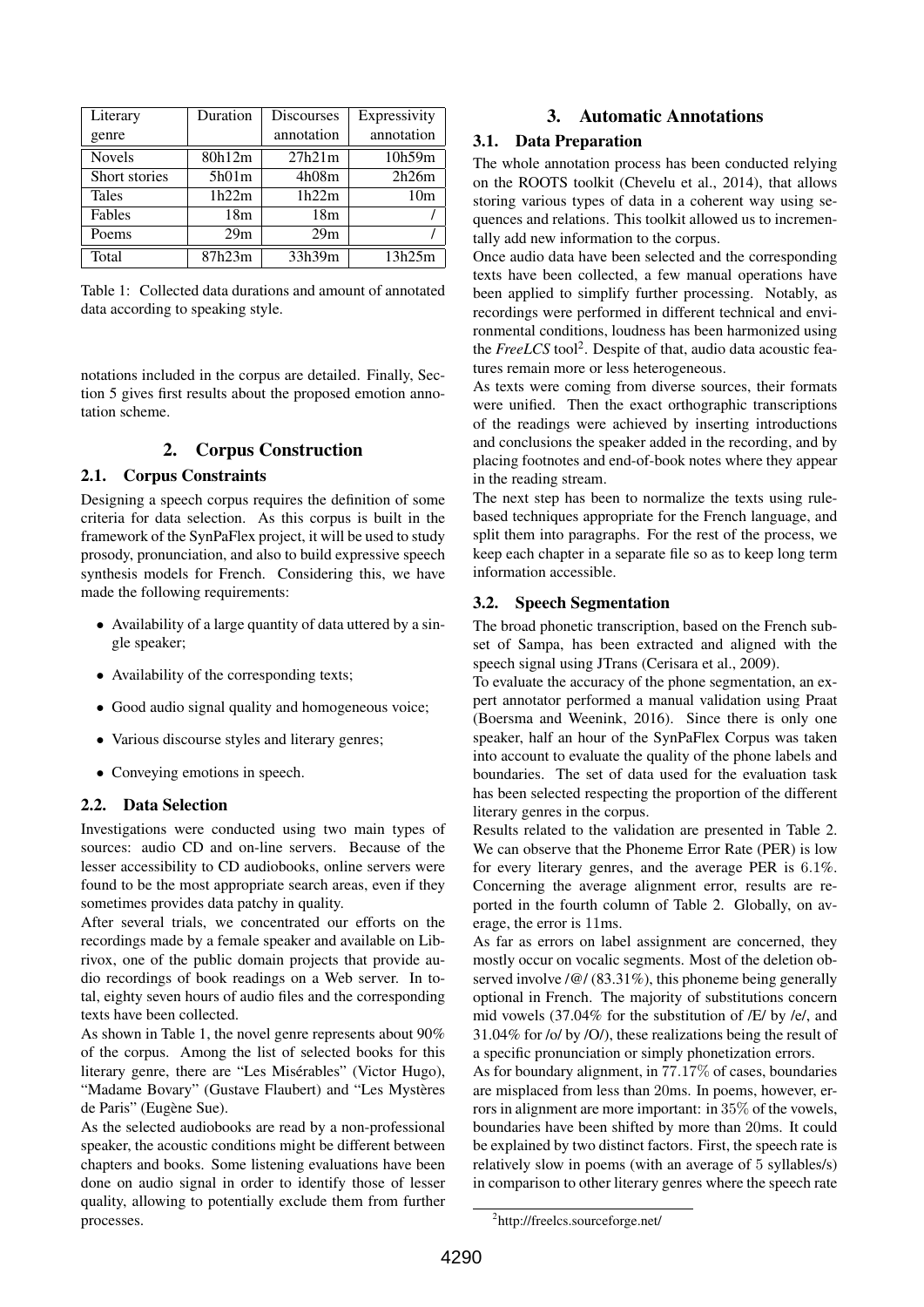|               | Validation        | <b>PER</b> | average   |
|---------------|-------------------|------------|-----------|
|               | subset            | $(\%)$     | alignment |
|               |                   |            | error(ms) |
| <b>Novels</b> | 25m36s            | 5.8        | 11.5      |
| Short stories | 3m49s             | 7.1        | 9.4       |
| <b>Tales</b>  | 2m47s             | 0.8        | 14.3      |
| Fables        | 1m47s             | 6.5        | 12.1      |
| Poems         | 1 <sub>m07s</sub> | 6.3        | 28.3      |
| Total         | 35m52s            | 6.1        |           |

<span id="page-2-0"></span>Table 2: Validation results for the segmentation step per literary genre : lengths of the validation subsets, Phoneme Error Rate (PER), and average alignment error.

| Unit type                       | Number    |
|---------------------------------|-----------|
| Paragraphs                      | 23 671    |
| Sentences                       | 54 393    |
| Words                           | 799 773   |
| Orthographically distinct words | 38 651    |
| Phonemically distinct words     | 28 7 34   |
| Non Stop Words                  | 411 210   |
| <b>Syllables</b>                | 1 154 714 |
| Distinct syllables              | 8910      |
| Open                            | 808 503   |
| Closed                          | 346 211   |
| Phonemes                        | 2 613 496 |
| Distinct phonemes               | 33        |

<span id="page-2-1"></span>Table 3: Amounts of linguistic units in the corpus

is of 6 syllables/s on average. Secondly, the acoustic models used to achieve the automatic segmentation [\(Cerisara et](#page-6-3) [al., 2009\)](#page-6-3) have been trained on the ESTER2 corpus [\(Gal](#page-7-10)[liano et al., 2009\)](#page-7-10) which is a French radio broadcasts corpus. The resulting models could thus be slightly unadapted for poem reading data.

### 3.3. Linguistic Information

Additional linguistic information has been added to the corpus, such as syllables and Part-Of-Speech tags using the Stanford parser [\(Green et al., 2011\)](#page-7-11). Table [3](#page-2-1) sums up the content of the corpus in terms of linguistic units. We also plan to include syntactic information in a near future.

### 3.4. Acoustic and Prosodic Information

The speech signal is stored using a sampling frequency of 44.1kHz. From the signal, we have extracted (i) the energy and 12 mel-frequency cepstral coefficients (MFCC 1-12) which we have added delta and delta-delta coefficients using [\(Gravier, 2003\)](#page-7-12), (ii) the instantaneous fundamental frequency  $(F_0)$  using the ESPS get\_f0 method implementing the algorithm presented in [\(Talkin, 1995\)](#page-7-13), and (iii) pitchmarks using our own software.

Additionally, we have added some prosody related features as the articulation rate (in syllables/s), the speech rate (in syllables/s), and F0 mean/min/max/range (in Hz) at the syllable and word levels.

### 4. Manual Annotations

Audio tracks corresponding to chapters of different books have also been annotated manually according to prosodic units, characters, emotions, and other events that were heard. The annotation method had first been defined on a small subset of readings, and then tested on audiobook recordings completed by other readers. It was found to be generic enough to render a global perceptive description of the speech. As Table [1](#page-1-0) shows, 38% of the whole corpus have been processed manually to provide characters annotation, and 15% - included in those 38% - to describe emotional and prosodic patterns contents.

### 4.1. Prosodic Patterns

After considering the whole speech data, eight prosodic descriptors were defined, then encoded and assigned by an expert annotator to a large number of audio tracks corresponding to chapters of 18 different books, and defining a 13h25m sub-corpus. As far as possible, labels were assigned according to the perceived prosody, without taking into account the linguistic content. They characterize units which could range in length from a word to several sentences. Seven of them correspond to speech showing the following types of prosodic patterns: QUESTION (interrogative), NOTE, NUANCE, SUSPENSE, RESOLUTION (authority, or imperative), SINGING, and IDLE (no particular prosodic pattern, or declarative). The eighth label, EMO-TION, was used to report - but without describing it - the presence of any perceived emotional content.

Let's notice as of now that the tag EXCLAMATION is not listed above. This is because this information can be simply deduced from another level of description: in this corpus, the *Exclamation* pattern was found strictly correlated with the emotional content of *surprise*, which is reported in the emotion labeling level (presented in Section [4.3.\)](#page-3-0). Manual annotation is costly in time and redundancy is not desirable in its process. In the following analysis of the prosodic manual labeling, emotion labels *surprise* will therefore be assimilated to hidden prosodic labels for EXCLAMATION.

Another important point is that, when needed for a more precise description, labels were combined (e.g. Emotion+Question+Nuance). Hence, simply summing the labels duration for each type of prosodic pattern gives a value which exceeds the duration of the sub-corpus.

Among the prosodic parameters, the perceived pitch-curve during voice production takes an important role in assigning the labels. For instance, the NUANCE pattern, which is one of the reading strategy of the speaker, maintains listener's attention. This pattern is characterized melodically by a high pitch at the beginning, then a decrease with modulations, and finally a slight increase when it doesn't end the sentence (see Figure [1\)](#page-3-1).

Table [4](#page-3-2) shows total duration for each manual prosodic labels in the 13h25 sub-corpus.

A non-IDLE prosodic tag has been assigned to 68% of the speech. As shown in Table [4,](#page-3-2) the hidden EXCLAMATION tag is very largely represented (more than 4h42), before the IDLE one (4h21m). The first particular prosodic pattern that comes after is NUANCE (3h58m), then come all the other prosodic patterns that are relatively well represented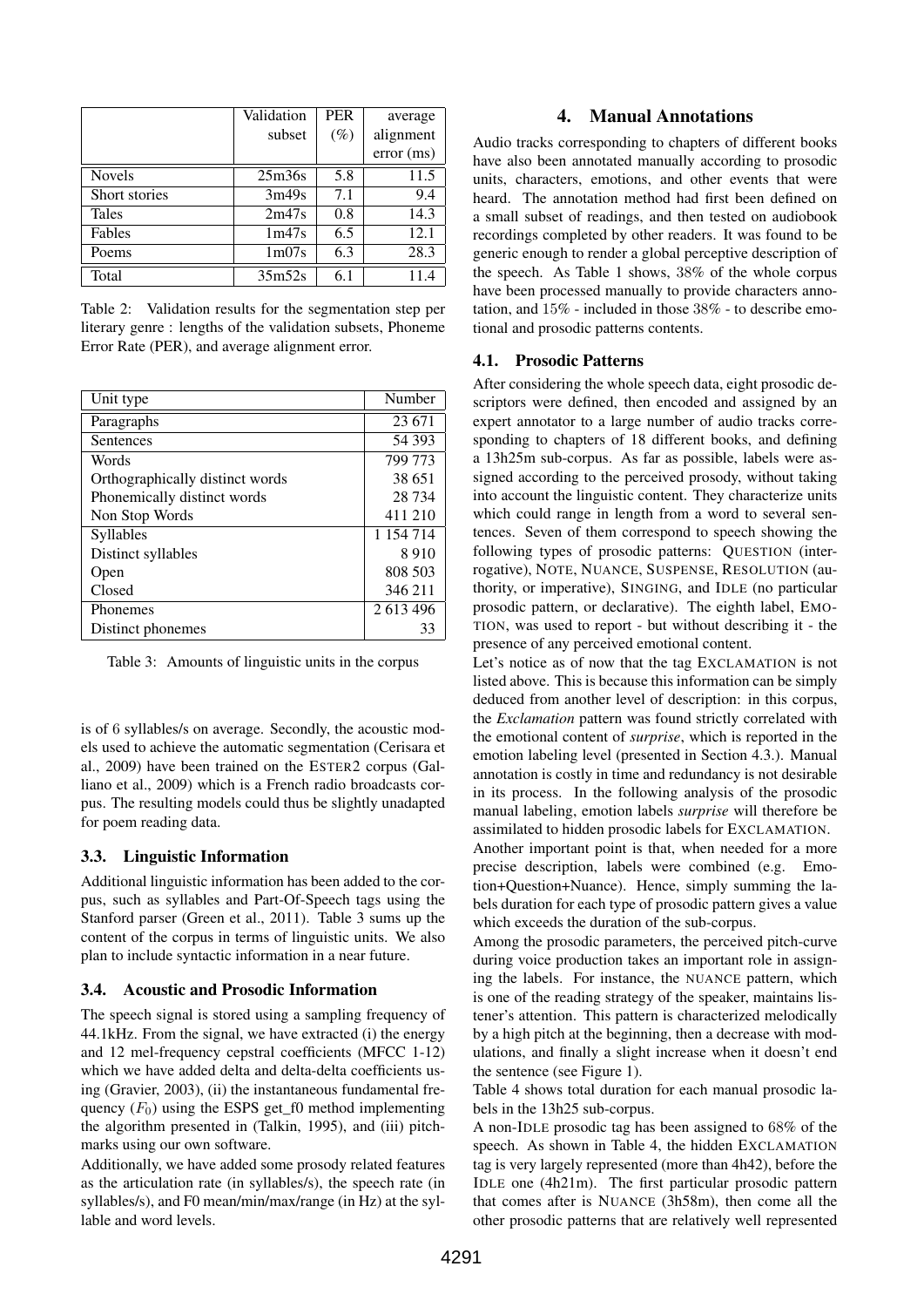|                                     | sue_mysteresdeparis_01_01_020.wav                                                                                                                                                | $M \triangleright \triangleright \blacksquare$                    |
|-------------------------------------|----------------------------------------------------------------------------------------------------------------------------------------------------------------------------------|-------------------------------------------------------------------|
| 19974                               |                                                                                                                                                                                  |                                                                   |
| $-20247$                            |                                                                                                                                                                                  |                                                                   |
| kHz<br>15.<br>10.<br>$\mathbf{a}$   |                                                                                                                                                                                  |                                                                   |
| time                                | 22.6<br>23.0<br>24.4<br>25.0<br>25.1<br>25.8<br>22.8<br>23.8<br>25.4<br>25.6<br>26.0<br>23.4<br>23.6<br>24.0<br>24.6<br>24.8<br>26.2<br>24.2                                     | 27.2<br>27.6<br>27.4<br>27.8<br>26.6<br>27.0<br>26.8              |
| $Hz$ 300 $-1$<br>$200 -$<br>$100 -$ | المتحدث<br>$- - - -$                                                                                                                                                             |                                                                   |
| word:                               | il.<br>le<br>$de$   $\mathsf{r}$<br>échelle<br>sociale<br>pied<br>$\mathbf{s}^{\prime}$<br>le<br>dernier<br>échelon<br>abord<br>ld'<br>pose<br>sur                               | à<br>#<br>que<br>mesure                                           |
| .prosc                              | <b>NUANCE</b>                                                                                                                                                                    | <b>EMOTION</b>                                                    |
| .emot                               |                                                                                                                                                                                  | <b>SURPRISE_2_Introvertion</b>                                    |
| .char                               | <b>NARRATOR_NaturalVoice</b>                                                                                                                                                     |                                                                   |
| phone                               | j eR e<br>E 1 <br>$z  d a b $ O $R I \emptyset$<br>$ e $ s $ y $ Ri $ Q $ d $ E $ R n $ $<br>s ill<br>S<br>s<br>@il O∼∣d @il e<br><b>o</b><br>p<br>s<br>D<br>$\bullet$<br>s<br>a | $R$ $k$ $q$<br>#<br>$\mathbf{a}$<br>$\bm{\omega}$<br>$ z $ y<br>m |

<span id="page-3-1"></span>Figure 1: Manual annotations - NUANCE prosodic pattern example

| Prosodic label  | <b>EXCLAMATION</b><br>(hidden label) | <b>IDLE</b> | <b>NUANCE</b> | <b>RESOLUTION</b> | <b>SUSPENSE</b> | <b>QUESTION</b> | <b>NOTE</b>     |
|-----------------|--------------------------------------|-------------|---------------|-------------------|-----------------|-----------------|-----------------|
| Duration        | 4h42m                                | 4h21m       | 3h58m         | 45m               | 41m             | 38m             | 39 <sub>m</sub> |
| Sub-corpus $\%$ | 34.8%                                | 32.2%       | 29.5%         | $5.6\%$           | 5.1%            | $4.7\%$         | 4.8%            |

<span id="page-3-2"></span>Table 4: Manual annotations - Total duration of prosodic patterns (including combinations) in the 13h25 sub-corpus

and evenly distributed (around 40m): RESOLUTION, SUS-PENSE, QUESTION and NOTE. SINGING was found to be exceptional and is not reported here.

More than a half of the speech showing particular prosodic figures is described with combined labels, pointing out where prosody may be more complex.

Most of all, it was found that the EXCLAMATION pattern happens very frequently, especially in narration. In a way, it is an inherent part of the speaker's style.

The generic EMOTION prosodic indicator is assigned to 39% of the whole sub-corpus (5h18m), showing a large amount of emotional data. Its manual description is presented in Section [4.3.](#page-3-0)

## 4.2. Characters

The speaker, who is the same for the whole corpus, can personify the different characters of the book by changing her voice or her way of speaking. The character's tags were identified from the text and any turn of speech has been labeled according to the following annotation scheme:

- CHARACTER ID: indicates which character is talking according to the text, and refers to Meta-data where each character is summarily described (name, age, gender, prosody and timbre features). For instance, to personify a gloomy man, the speaker uses a low pitch, low energy and devoiced voice.
- VOCAL PERSONALITY ID: indicates which character is talking according to the vocal personality. Indeed, even if the speaker is very talented and coherent along the books, she can for example forget to change her voice when comes a new character. Therefore, for such speech intervals, the timbre remains the own speaker's timbre or corresponds to another character.

The characters labeling was annotated on more than one third of the whole corpus (33h39m) mined from 18 different books. Dialogue tags were reported as parts of the narrator's speech.

First estimates indicate that one third of the speech content is personified. The average duration for speech turns being of 7s, against 29s for the narrator. In some chapters, direct speech segments can also be very long, typically when a character becomes a narrator who tells his own story.

370 characters were identified, and the full data of their vocal personality labeling indicates a not negligible amount of prosody and vocal tone personification. Covering a wide range and typology, the speaker's voice is thus more or less radically far from her natural style (males, children and elderly people embodiments, psychological singularization, imaginary figures). These vocal personality changes often happen: around 20% of the speech is concerned and, for the half, in stark contrast with the natural speaker's voice.

## <span id="page-3-0"></span>4.3. Emotions

Different theoretical backgrounds are classically used to identify emotional states, principally based on either distinct emotion categories or affective dimensions [\(Cowen](#page-7-14) [and Keltner, 2017\)](#page-7-14). Usually, choosing the emotion categories and their number, or the emotion dimensions is an issue.

In the present study, the basic scheme used to manually encode emotions has three items:

- *Emotion category*: Six categories are available, those selected by the Basic Emotions theory [\(Ekman, 1999\)](#page-7-15): SADNESS, ANGER, FEAR, HAPPINESS, SURPRISE, DISGUST. Two other categories were added to better represent the content of the different books: IRONY and THREAT.
- *Intensity level*: This item, on a scale from 1 to 3, is meant to give a measurement of the experienced emotion intensity according to the speech. For instance, one can interpret its values as follows: SLIGHTLY AN-GRY (1), ANGRY (2), and STRONGLY ANGRY (3).
- *Introversion/Extroversion*: This binary item reflects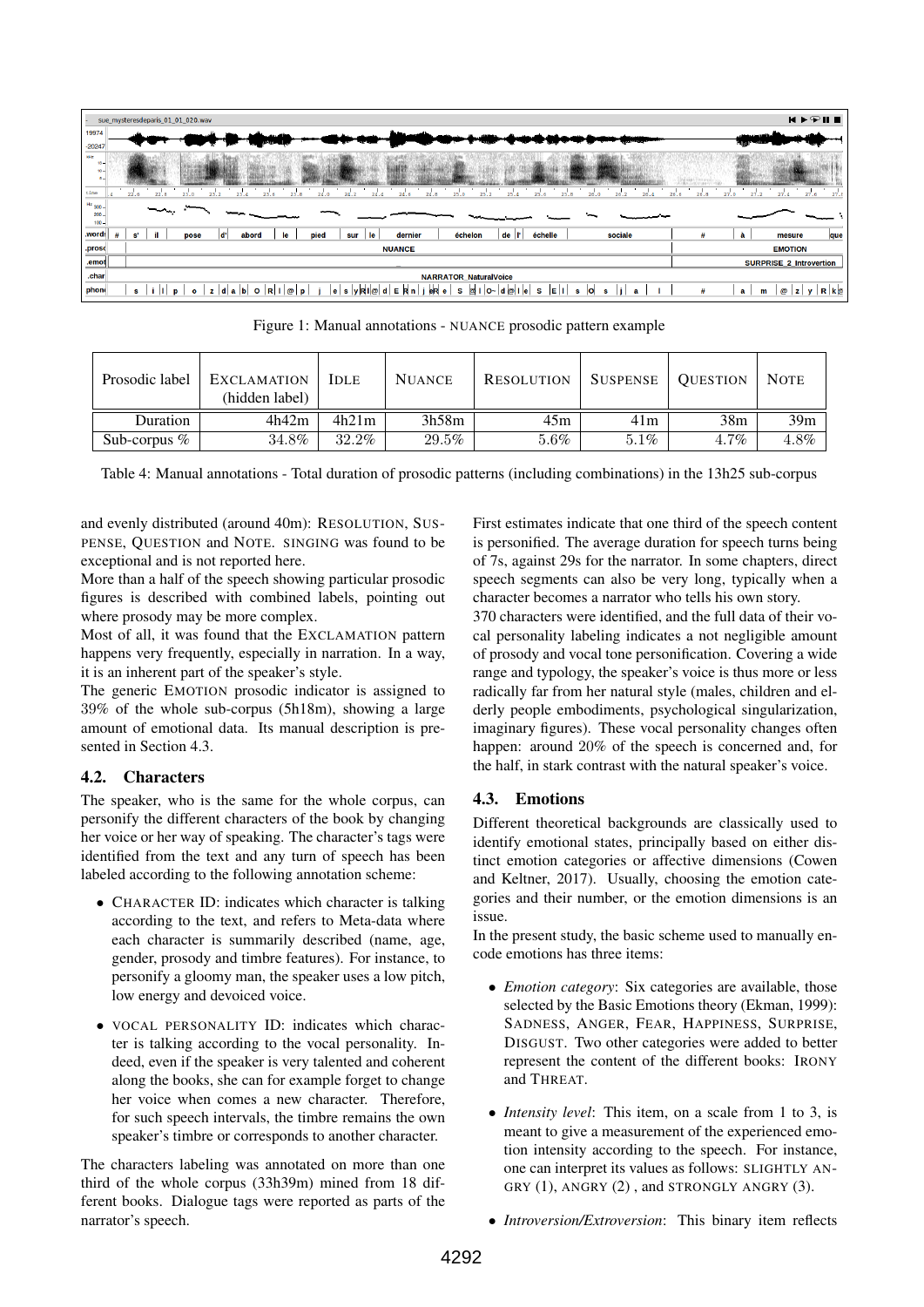| Emotion             | <b>SURPRISE</b> | <b>SADNESS</b> | JOY              | ANGER        | <b>DISGUST</b> | FEAR           |
|---------------------|-----------------|----------------|------------------|--------------|----------------|----------------|
| Effects on          |                 |                |                  |              |                |                |
| the first syllable  | accentuation    | disappearance  |                  | accentuation | accentuation   |                |
| of focus word $(s)$ |                 |                |                  |              |                |                |
| Pitch median        | high            | low            | according to     | low          | low            | low            |
|                     |                 |                | joy type         |              |                |                |
| Pitch curve         |                 | flat           | flat (suave joy) | flat or      | flat or        | flat           |
|                     |                 |                |                  | top-down     | top-down       |                |
| Rate                |                 | slow           | according to     | fast         | fast on        | varying with   |
|                     |                 |                | joy type         |              | focus words    | fear intensity |
| Loudness            |                 | low            | loud             |              | low            |                |
|                     |                 |                | (intense joy)    |              |                |                |
| Timbre changes      |                 | breath during  | breath during    |              | yes            | yes            |
|                     |                 | the speech     | the speech       |              |                |                |

<span id="page-4-0"></span>Table 5: Examples of perceived impacts of emotion on the speech

the way the emotion is rendered through the speech (discreetly, prudently / obtrusively, ostentatiously)

The second and third items may have strong correlations with some of the widely used affective dimensions, as activation and arousal. Furthermore, an important feature of the manual emotion annotation used for the corpus is that the three items labels can be mixed together to provide a more precise description of the perceived emotion. For instance, speech can continuously convey strong and very expressive SADNESS as well as FEAR through some words, which could be tagged as [sadness-3-E + fear-1-E].

Manual emotion labeling was done on the same sub-corpus as for prosody (13h25m). A large amount of emotional content was reported (39% of the speech, including 13% with combined tags). Duration of tagged speech for each category of emotion is given in Table [6,](#page-5-0) and the number and average duration of labels are indicated in Table [7.](#page-5-1)

Significant observations have emerged during the annotation. A challenging one is that two radically different types of JOY can be conveyed by the speech, whereas none of the three items could take over their differentiation: on the one hand suave joy, and on other hand elation or gladness. Also, it is suggested that labels should be interpreted in context, notably in conjunction with the discourse mode. In particular, the expressive strategy implemented in the corpus narration is very specific, conveying almost continuously positive valence but in a subtle way, through pitch modulation and with focus words. The SURPRISE label was widely assigned to those recurrent patterns showing (i) a sudden pitch shifting upwards (ii) at least one accentuation onto the first syllable of a focus word (iii) a phonetic elongation or a short silence before this first syllable. Thus, as introduced in section (see 4 1 )SURPRISE describes a recurrent emotional attitude of the reader, attracting the listener attention by regularly emphasizing the text.

Other types of variation occur when the speech conveys emotion, some examples are related Table [5](#page-4-0) .

## 4.4. Other Events

Besides acoustic indications of loud noises or music, different unexpected speech events were also reported:

- Linguistic events: for example, the use of foreign languages;
- Phonetic events which are not written in the text: phoneme substitutions, elisions and insertions, high elongations, breaks and pauses, specific voice quality (e.g. whispered voice).

All these features can be of high interest for rendering a more human synthetic voice [\(Campbell, 2006\)](#page-6-6).

The manual data-sets could provide valuable guidance for further analysis, especially by linking with linguistic information, acoustic measurements, and other descriptions. Examining how manual labels are distributed among literary genres could also be of great interest.

# 5. Emotion classification

This section presents binary emotion classification experiments conducted on emotional labels of the SynPaFlex corpus. The use of a state of the art methodology aims at positioning our mono-speaker read expressive speech corpus among existing multi-speaker acted or spontaneous emotional speech corpora.

# 5.1. Data analysis

The manual segmentation and labeling of emotion – which concerns 15% of the whole corpus – results in a total number of 8 751 segments as shown in Table [7.](#page-5-1) Among them, 5 387 convey an emotional content, while 3 364 do not. To get around the issue of a "neutral" emotion, we decided to label these segments as Idle. As mentioned previously, label combinations were used during the annotation phase to better characterize some expressive content. Consequently, these annotations are considered as new emotional labels which can not be merged with single labels easily. A deeper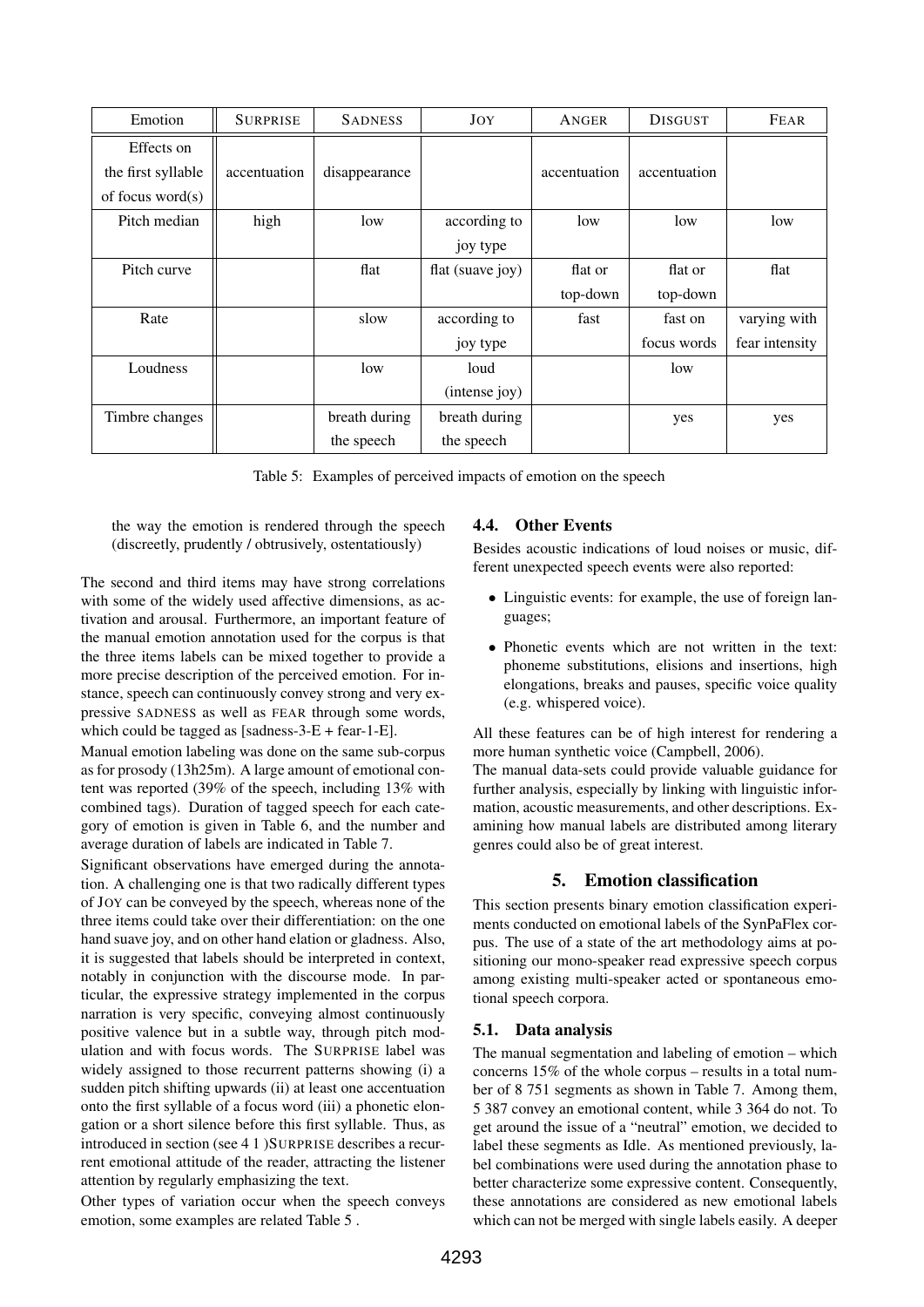| Emotion         | <b>IDLE</b> | <b>SURPRISE</b> | <b>SADNESS</b> | JOY     | ANGER   | DISGUST | FEAR    | <b>IRONY</b> | THREAT  |
|-----------------|-------------|-----------------|----------------|---------|---------|---------|---------|--------------|---------|
| Duration        | 8h11m       | 4h42m           | 44m            | 32m     | 31m     | 15m     | 1m      | 10m          | 3m      |
| Sub-corpus $\%$ | $61.0\%$    | 35.0%           | $5.4\%$        | $3.9\%$ | $3.9\%$ | $0.9\%$ | $1.3\%$ | $.2\%$       | $0.4\%$ |

<span id="page-5-0"></span>Table 6: Manual annotations - Total durations of emotion categories labels (including combinations) in the 13h25 subcorpus

| Emotion                  | Idle    | Anger     | Joy | Sadness | Fear | Surprise | Disgust Other Comb. |      |       | Total    |
|--------------------------|---------|-----------|-----|---------|------|----------|---------------------|------|-------|----------|
| # Seg. manual            | 3 3 6 4 | -147      | 115 | 295     | 76   | 2895     | 47                  | 23   | 1.699 | 8751     |
| Avg. dur $(s)$           | 8.76    | 2.62 2.99 |     | 2.67    | 2.20 | 3.83     | 2.26                | 2.30 | 3.45  | 5.55     |
| $# \text{Seg. 1 s. max}$ | 30 989  | 447       | 397 | 929     | 199  | 12.794   | 125                 |      |       | 0 45 880 |

<span id="page-5-1"></span>Table 7: Number of manual annotated emotional segments and segments resulting from a 1 s. max chunking. The latest are used in the classification experiments. Other includes IRONY and THREAT labels.

investigation of these label combinations is needed in order to manage them in a speech synthesis system.

Interestingly, the SURPRISE label is highly represented among other single emotional labels. Actually, as described in Section 4 , SURPRISE better corresponds to an emotional attitude of the reader to keep the listener's attention, than an emotion conveyed from the text.

Emotional segments are defined as segments consisting of an homogeneous emotion, be it characterized by single or combined labels. Therefore, there is not constraint on segments' duration. As a consequence, some segments can be very long. For example, one IDLE segment lasts more than 43s. On average (cf Table [7\)](#page-5-1), IDLE segments have the highest durations (8.76s), then comes SURPRISE segments (3.83s.) and COMBINATION labels (3.45s.).

#### 5.2. Methodology

The following experiments aim at classifying the manual annotations with binary emotional models. We know that for multi-speaker acted emotions, classification rates usually reach high performance (for example with corpora such as EMO-DB). However, with multi-speaker spontaneous speech, the classification rates are much lower, thus reflecting the difficulty to discriminate emotions in such a context [\(Schuller et al., 2009b\)](#page-7-16). The present corpus gives the opportunity to bring a new benchmark of performances on mono-speaker read speech.

To do so, our experimental set up follows a standard classification methodology [\(Schuller et al., 2009a;](#page-7-17) [Schuller et al.,](#page-7-18) [2013\)](#page-7-18). By this way, our results are comparable with those obtained on other existing emotion corpora. In other words, emotional models are trained in cross-validation conditions (here 5 folds to keep enough data) on acoustic features. 384 acoustic features – 16 Low-Level Descriptors (LLD)  $\times$  12 functionals +  $\Delta$  – are extracted on emotional segments with OpenSmile toolkit and Interspeech 2009 configuration [\(Schuller et al., 2009a\)](#page-7-17). To avoid over fitting the data, different subsets of features are tested:

- OS192: 16 LLD  $\times$  12 functionals without  $\Delta$
- $\Delta$  OS192: 16 LLD  $\times$  12 functionals with  $\Delta$  only

• OS24: 2 LLD (range + amean)  $\times$  12 functionals without ∆

In order to have homogeneous segment durations, we decided to chunk manual segments every 1 s keeping the remaining part. This operation helps in increasing the amount of data available for the experiment, as reported in Table [7.](#page-5-1) As aforementioned, COMBINATION labels are not taken into account because merging them with single labels is clearly not obvious. Also, IRONY and THREAT segments are discarded regarding to the small number of labels. To better identify the pairs of labels that can be easily discriminated from those which can not, only binary models are trained thus resulting in an emotion confusion matrix. The number of segments is equally balanced among the two classes.

#### 5.3. Results

Models are trained with Random Forests and entropy criterion. Similar performances were obtained with optimized Support Vector Machines (polynomial kernel, C=1,  $\gamma = 0.01$ ) and normalized features. The results are given as a confusion matrix between emotions as shown in Table [8.](#page-6-7) On average, performances obtained with the smaller set are the best: 59.9% with OS24, 59.5% with OS192 and 58.8% with ∆OS192. This first observation underlines the importance of selecting features when classifying emotions in such corpora in order to avoid over fitting the data [\(Tahon](#page-7-19) [and Devillers, 2016\)](#page-7-19).

As we were expecting, the binary emotion classification UAR results range from 43.6% to 81.8%, a typical range for induced and spontaneous speech emotion recognition. These performances also reflect the high diversity of vocal personifications during direct speech as well as different recording conditions. The most impressive classification rates are reached with ∆OS192 for IDLE/ANGER (77.7%) and ANGER/DISGUST (81.8%) emotion pairs. Is seems that the acoustic dynamics captured by this feature subset is very relevant for these two emotion pairs. With  $\Delta$  features, classification rates drop compared to non- $\Delta$  features on other pairs of emotions.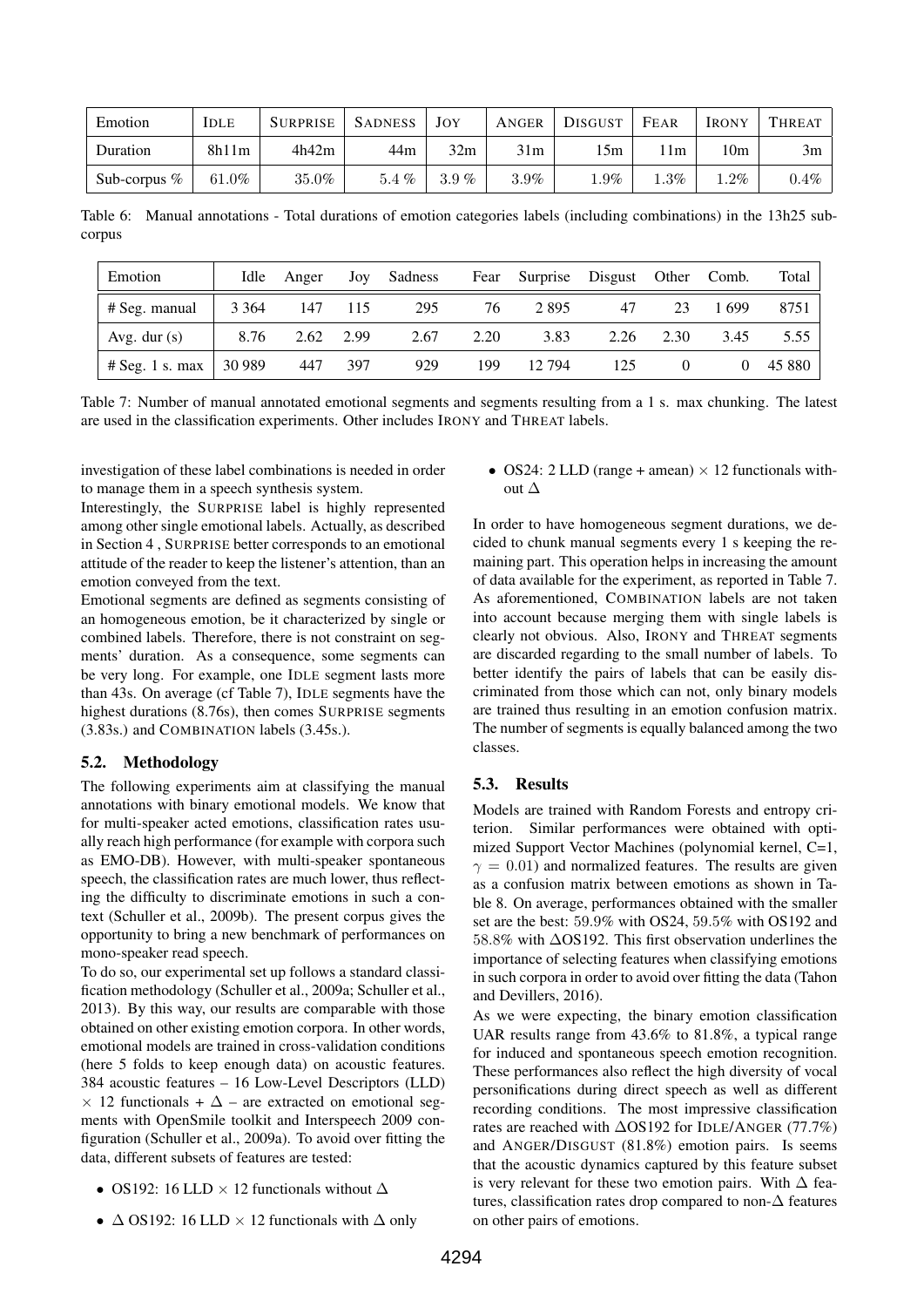|                | UAR  | Ang. | Sad. | Joy  | Fea. | Dis.              | Sur  |
|----------------|------|------|------|------|------|-------------------|------|
|                | Idl. | .640 | .618 | .572 | .638 | $.59\overline{2}$ | .571 |
|                | Ang. |      | .550 | .677 | .563 | .572              | .637 |
|                | Sad. |      |      | .610 | .475 | .524              | .616 |
| OS192          | Joy  |      |      |      | .636 | .620              | .573 |
|                | Fea. |      |      |      |      | .584              | .636 |
|                | Dis. |      |      |      |      |                   | .600 |
|                | Idl. | .777 | .601 | .557 | .650 | .524              | .555 |
|                | Ang. |      | .544 | .594 | .523 | .818              | .584 |
| $\Delta$ OS192 | Sad. |      |      | .621 | .525 | .436              | .566 |
|                | Joy  |      |      |      | .638 | .548              | .544 |
|                | Fea. |      |      |      |      | .588              | .631 |
|                | Dis. |      |      |      |      |                   | .532 |
|                | Idl. | .624 | .621 | .580 | .628 | .612              | .563 |
|                | Ang. |      | .567 | .671 | .578 | .580              | .623 |
| OS24           | Sad. |      |      | .616 | .530 | .548              | .631 |
|                | Joy  |      |      |      | .638 | .596              | .567 |
|                | Fea. |      |      |      |      | .580              | .633 |
|                | Dis. |      |      |      |      |                   | .584 |

<span id="page-6-7"></span>Table 8: Unweighted Average Recall (UAR) results for binary emotion classification using the three feature subsets. In bold, UAR  $> 60\%$ 

Regarding the results obtained with the small OS24 feature subset, classification between non emotional (IDLE) and emotional segments is over 60% (bold font in Table [8\)](#page-6-7) for ANGER, SADNESS, FEAR and DISGUST. Two emotion groups emerge from the results:

- IDLE/JOY (58.0%), IDLE/SURPRISE (56.3%) and JOY/SURPRISE (56.7%)
- SADNESS/FEAR (53.0%), SADNESS/DISGUST (54.8%), SADNESS/ANGER (56.7%), FEAR/DISGUST (58.0%), FEAR/ANGER (57.8%) and ANGER/DISGUST (58.0%)

The second group clearly contains negative emotions with different arousal levels.

Further experiments are needed to deeper investigate these groups such as unsupervised clustering, feature selection, etc. For example, ∆ features are clearly relevant for ANGER/DISGUST classification. Moreover, emotions are likely to be strongly correlated with direct/indirect speech and also with characters. Additional analyses are required to confirm this observation. The addition of phonological and linguistic information could also help in understanding the emotional distribution of the SynPaFlex corpus.

### 6. Conclusion and Perspectives

This paper describes a new large speech corpus composed of eighty seven hours of audiobooks from several literary genres read by a single speaker. By being mono-speaker, this corpus can be used to study the strategy of a speaker over entire books. Annotations and speech segmentation into phones are also provided. Among them, we can mention that a manual annotation of emotional contents and characters has been done for respectively 15% and 38% of the whole corpus.

Preliminary emotion classification experiments show that the expressive read speech contained in the SynPaFlex corpus is much closer from spontaneous speech than acted speech. From binary classification results, two emotional groups emerge, one clearly containing negative content. Deeper investigations and analyses of the corpus are planned in a future work: correlation between direct and indirect phrases, emotional speech and characters. Further experiments on feature selection and clustering could also help in investigating the emotional content of this corpus. Moreover, the full corpus has already been used to build a speech synthesis voice, and informal evaluations show that the output of the unit-selection speech synthesis system is relatively good. The corpus is available on our website<sup>[3](#page-6-8)</sup>.

This corpus could also be used to study prosodic and phonological aspects of expressive read speech (character personification, speaking styles) and to develop expressive synthesized speech of good audio quality. The amount of data available with the SynPaFlex corpus is consequent enough to allow carrying a deeper analysis of the linguistic, acoustic and prosodic features associated with some of these aspects. Machine Learning techniques such as deep learning can also be used to build prosodic models.

### 7. Acknowledgements

This study has been realized under the ANR (French National Research Agency) project SynPaFlex ANR-15- CE23-0015 and the LABEX EFL (Empirical Foundations in Linguistics) ANR-10-LABEX-0083.

#### 8. Bibliographical References

- <span id="page-6-1"></span>Boeffard, O., Charonnat, L., Le Maguer, S., Lolive, D., and Vidal, G. (2012). Towards Fully Automatic Annotation of Audio Books for TTS. In *Proceedings of the Eight International Conference on Language Resources and Evaluation (LREC'12)*, pages 975–980, Istanbul, Turkey.
- <span id="page-6-5"></span>Boersma, P. and Weenink, D. (2016). Praat: Doing phonetics by computer.[computer program]. version 6.0. 19.
- <span id="page-6-0"></span>Braunschweiler, N., Gales, M. J., and Buchholz, S. (2010). Lightly supervised recognition for automatic alignment of large coherent speech recordings. In *11th Annual Conference of the International Speech Communication Association (Interspeech 2010)*, Makuhari, Chiba, Japan.
- <span id="page-6-6"></span>Campbell, N. (2006). Conversational speech synthesis and the need for some laughter. *IEEE Transactions on Audio, Speech, and Language Processing*, 14(4):1171–1178.
- <span id="page-6-3"></span>Cerisara, C., Mella, O., and Fohr, D. (2009). JTrans, an open-source software for semi-automatic text-to-speech alignment. In *10th Annual Conference of the International Speech Communication Association(Interspeech 2009)*, Brighton, U.K.
- <span id="page-6-2"></span>Charfuelan, M. and Steiner, I. (2013). Expressive speech synthesis in MARY TTS using audiobook data and emotionML. In *14th Annual Conference of the International Speech Communication Association (Interspeech 2013)*, pages 1564–1568, Lyon, France.
- <span id="page-6-4"></span>Chevelu, J., Lecorvé, G., and Lolive, D. (2014). ROOTS: a toolkit for easy, fast and consistent processing of large

<span id="page-6-8"></span><sup>3</sup> https://synpaflex.irisa.fr/corpus/